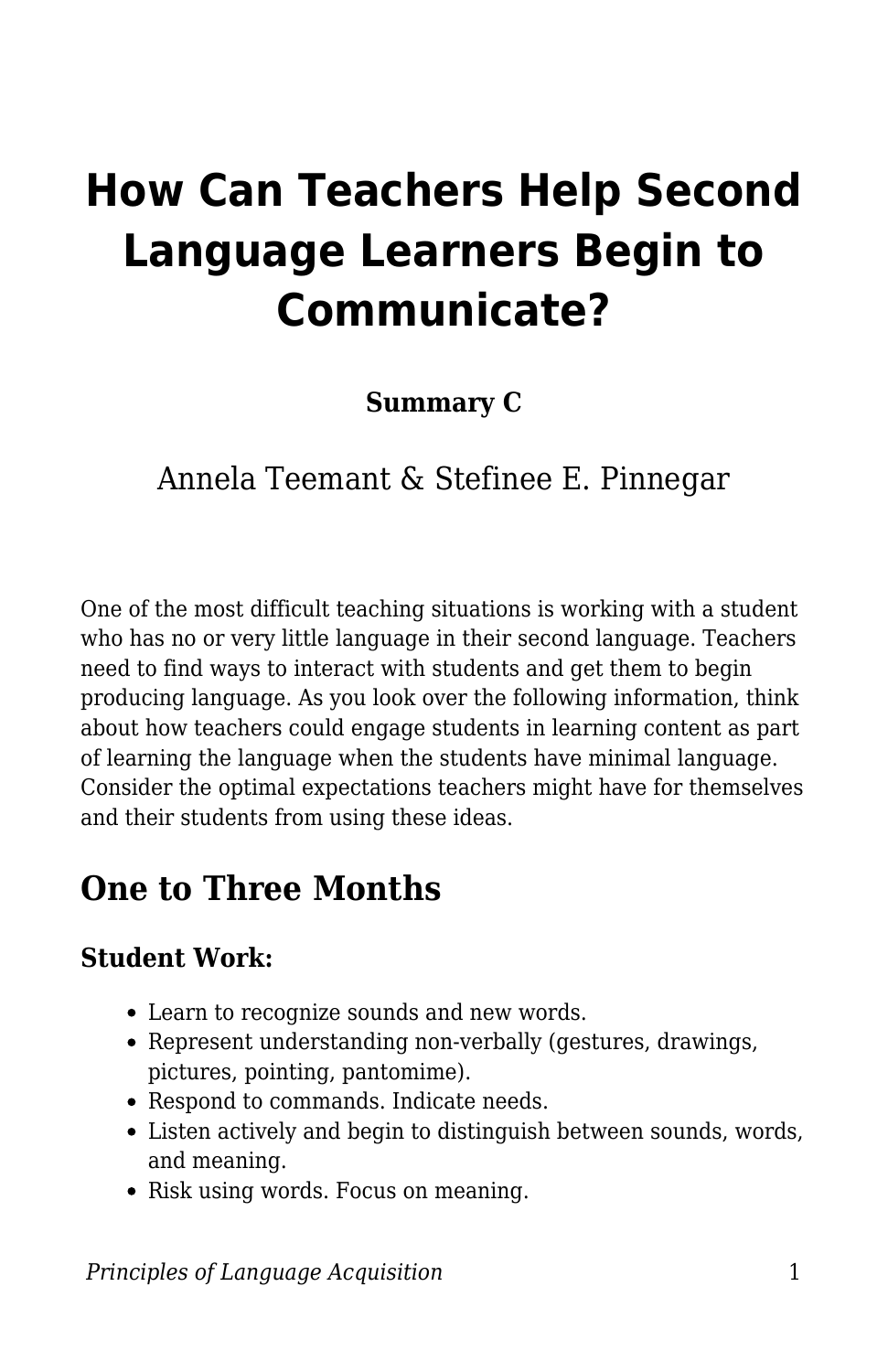- Use words and test reactions.
- Work on speech, writing, and literacy together.
- Transfer native language understanding and skill whenever possible.
- Have a desire to learn the language.

### **Teacher Work:**

- Recognize students understand more than they can say. Create a safe environment.
- Allow students a period of silence. Encourage—don't force speech. Use repetition.
- Use non-verbals (gestures, visuals, drawings, pointing, and models) to teach meaning of new vocabulary.
- Plan and create experiences that help students notice features of language.
- Adjust teacher talk.
- Give students time and space to practice useful phrases and formulaic expressions.
- Use the students' first language and background.
- Support the student in continuing literacy development in the first language.
- Provide a rich linguistic environment. Use questions like the following:
	- $\circ\,$  Point to the<br>\_\_\_\_\_\_\_\_\_\_\_\_.
	- Do you have the ?
	- Is this a ?
	- $\circ$  Who wants  $\qquad \qquad$  ?
	- $\circ$  Find the  $\_\_\_\_\_\_\_\_\_\$
	- Put the next to the .
	- $\circ$  Who has  $\_$  ?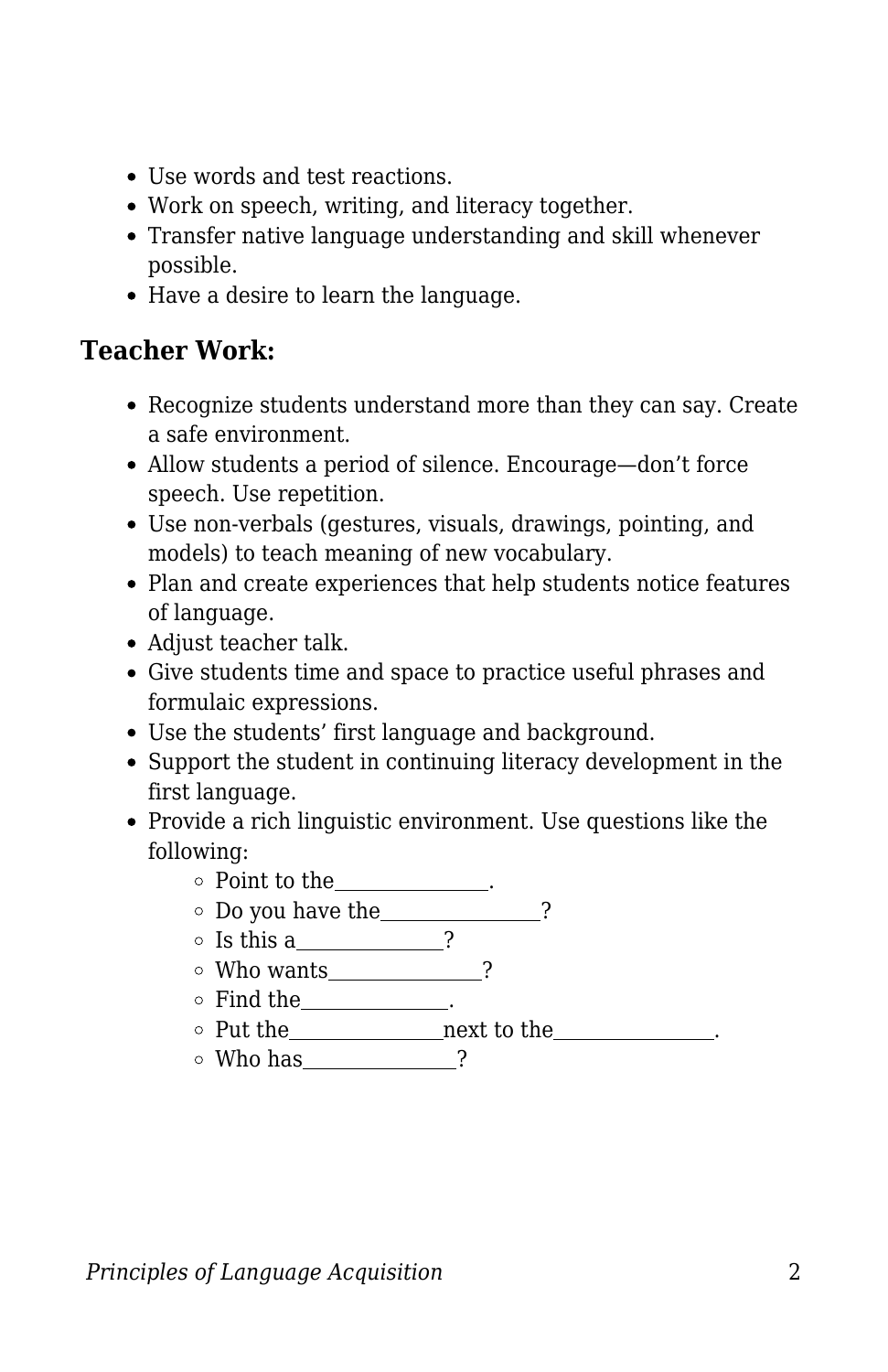## **Two to Six Months**

### **Student Work:**

- All tasks listed above AND
- Use formulaic speech patterns and memorized chunks of language (e.g., "I don't know").
- Use one or two-word utterances.
- Add vocabulary and more complex language forms.

#### **Teacher Work:**

- All tasks listed above AND
- Use the following questions:
	- $\circ$  Yes/no (e.g., "Are there 6?")
	- $\circ$  Either/or (e.g., "Is the fungi an animal or a plant?")
	- $\circ$  One word response (e.g., "What part of the frog is it?")
	- $\circ$  General questions that encourage lists (e.g., "What are the names of these plants?")
	- Two-word response (e.g., "Where did he go?")

#### **Adapted with permission from:**

Teemant, A. & Pinnegar, S. (2007). *Understanding Langauge Acquisition Instructional Guide.* Brigham Young University-Public School Partnership.